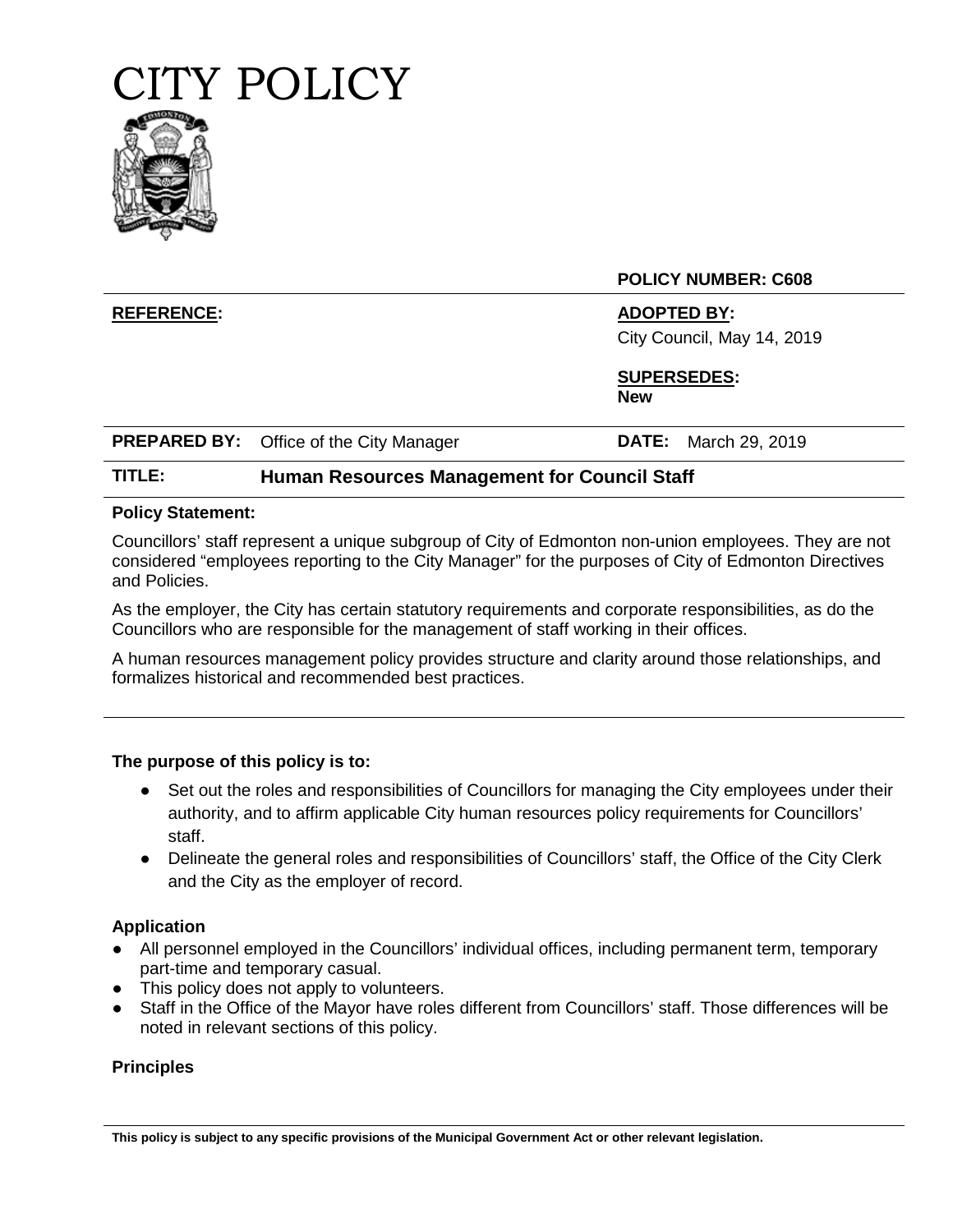The principles of integrity, accountability and respect are consistent with content in the Code of Conduct for Councillors and the Code of Conduct for City employees.

# **Integrity**

● Councillors' staff will uphold high standards of ethical behaviour consistent with those applicable to Councillors.

### Accountability

- Councillors are accountable for the management of their staff in compliance with applicable legislation and City policies.
- Councillors' staff are accountable to their Councillor for the performance of their duties and responsibilities.

#### Respect

- Councillors' staff will act with decorum and respect the Office the Councillor holds.
- Councillors' staff will treat every individual, including other City employees and each other with respect at all times.

# **Codes of Conduct**

- Councillors' staff must be familiar with the Council Code of Conduct, to ensure that their actions on behalf of their Councillor are in compliance with the principles and requirements within that Code.
- Councillors are responsible for ensuring that their staff are not placed in positions where they would contravene the Council Code of Conduct.
- In situations where Councillors are uncertain about the application of the Council Code of Conduct to staff, they should consult with the Ethics Advisor.

# **Roles and Responsibilities**

#### **Councillors**

- Councillors are responsible for managing their office and staff in accordance with this Policy, the Council Code of Conduct, and statutory obligations, including but not limited to the *Employment Standards Code*, *Occupational Health and Safety Act*, *Alberta Human Rights Act*, and the *Alberta Labour Code*.
- Councillors are responsible for ensuring that their staff abide by applicable City policies and directives, which are listed in Appendix A and which will be referenced in the Offer of Employment Letter, both of which may be amended from time to time. In the Mayor's Office, the Chief of Staff is delegated these responsibilities.

# **Councillors' Staff**

- Each Councillor's staff is responsible for abiding by this Policy and the City policies and directives listed in Appendix A, which may be amended from time to time. They are responsible for abiding by the terms outlined in their Offer of Employment Letter.
- Councillors' staff must be familiar with additional City policies that apply directly to Members of Council, including but not limited to:
	- Councillors' Budget and Expenses Policy;
	- Records and Information Management for Elected Officials; and
	- Council Code of Conduct.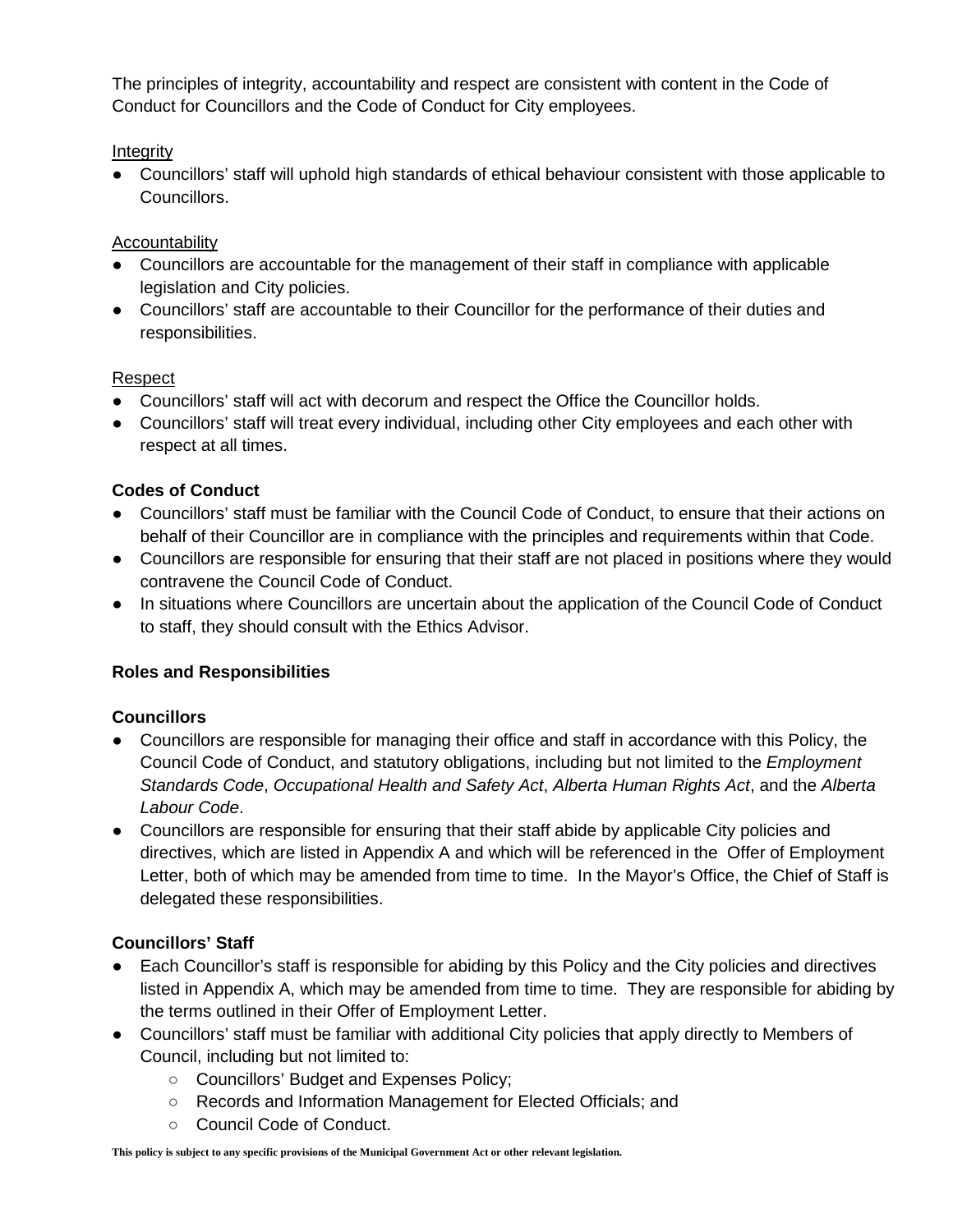# **Employment**

### *Staff Recruitment and Hiring*

- Councillors are responsible for staffing their offices. Councillors have full carriage of their offices' recruitment process and final decision-making responsibility for all aspects of hiring, including resume review, screening, testing, interviews, reference checks, selection and job offer terms. The Office of the City Clerk may provide assistance as requested by the Councillor.
- Two Councillors may share the services of an individual staff member, if the staff member is in the same job classification and is paid the same rate by both Councillors. In this case there is a requirement for a Terms of Reference to be drafted and signed by the staff member and the two Councillors, and all parties are required to abide by the Terms. The Terms of Reference for service sharing will be filed with the City Clerk along with the employment letters.
- Councillors are responsible for providing hiring information to the Office of the City Clerk, prior to staff starting work in their offices so that the employment documentation can be processed before staff members begin their employment.
- The Mayor's office may work directly with a Human Resources advisor.

# *Eligibility for Employment*

- To be eligible to work in a Councillor's office, an individual must:
	- be legally entitled to work in Canada;
	- be 18 years of age or older; and
	- possess a valid social insurance number.
- An individual holding an elected public office is ineligible for hire as Councillors' staff.

# *Hiring of Relatives*

To eliminate actual or perceived conflicts of interest or favoritism:

● Councillors cannot hire relatives to work in their offices. Relatives are defined as: spouse, including common-law and same-sex spouse; parent, including step-parent and legal guardian; child, including step-child; sibling; and any person who lives with the Councillor on a permanent basis. (Employed relatives as of date of this policy's approval by Council will be excepted from this provision and "grandfathered" into their positions.)

# *Classifications and Compensation*

- Staff position classification specifications and salary ranges are approved by Council Services Committee. Councillors may develop individualized job titles and job descriptions for their internal office use.
- Compensation for each Councillor's staff will be adjusted annually if applicable as per the general economic increases provided to Civic Service Union 52 employees of the City. Staff may also be provided with a salary increase or adjustment from time to time as directed by the Councillor.
- Councillors decide on the position and determine the level of compensation for staff in their offices, as long as the salary for the staff is within the salary range for the job classification of the employee as adopted by Council Services Committee.
- Staff remuneration and benefits details are outlined in the *Reference Guide for Councillors: Administrative Services,* which is distributed at the beginning of the Council term and which may be amended from time to time.